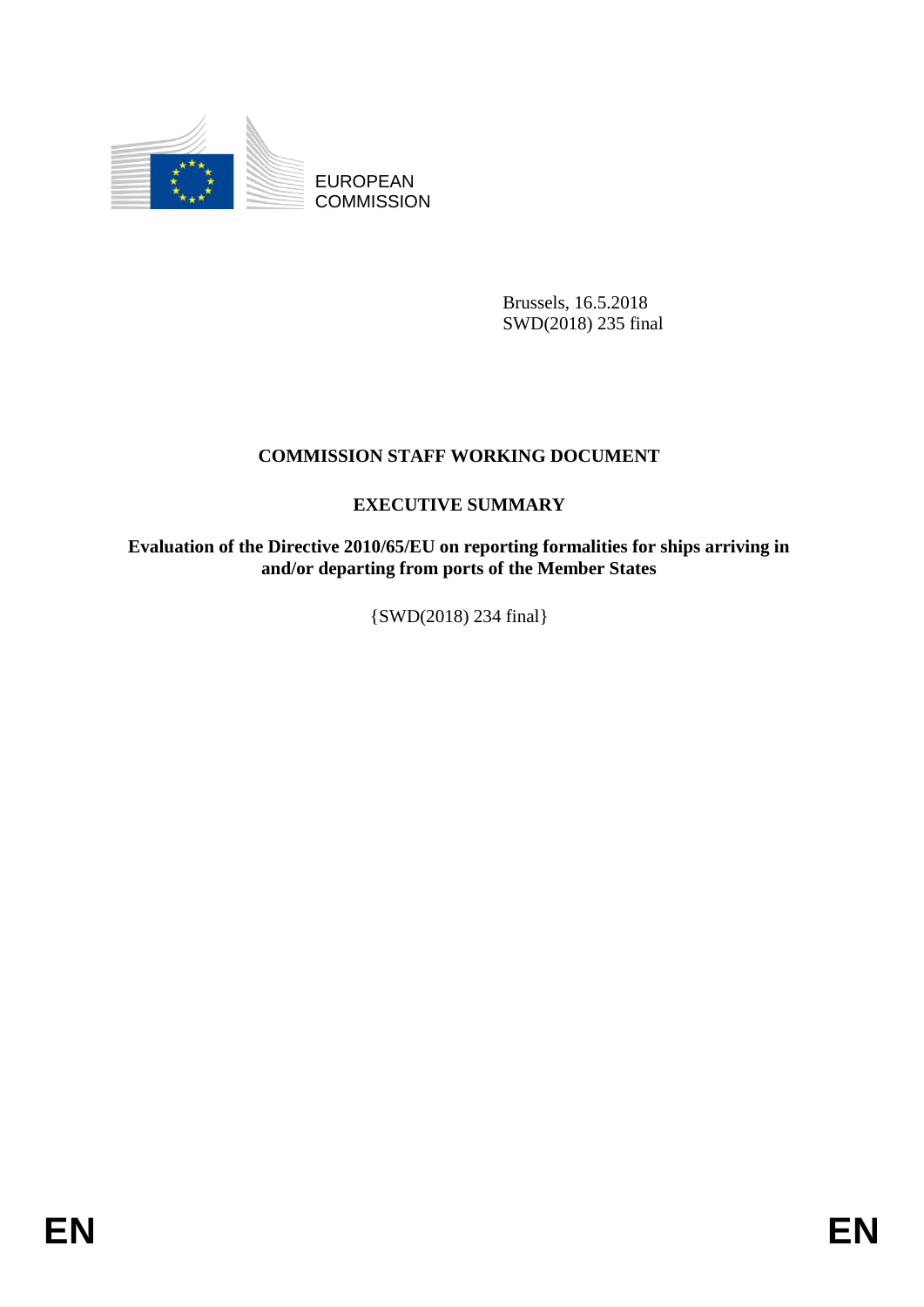#### **1. INTRODUCTION**

Maritime transport is important for trade, jobs and growth in the EU. Removing unnecessary administrative burden from maritime transport would help improve competitiveness and efficiency of the sector.

One tool to achieve these objectives is Directive 2010/65/EU on reporting formalities for ships (RFD). This directive was adopted to harmonise, simplify and digitalise the ways shipping companies could send the information requested by various authorities when calling a port. The main measure was the establishment of *National Single Windows*, national entry points for digitalised reporting formalities. An expert group developed voluntary guidelines for setting up the National Single Windows. There are however no mandatory standards for the reporting format, data sets or interfaces.

## **2. EVALUATION PURPOSE AND SCOPE**

The evaluation of RFD was done as part of the overall fitness check of maritime policy, launched in 2016. The evaluation of the RFD covered questions on effectiveness, efficiency, relevance, coherence and EU added value. It focuses on the functioning of the RFD and whether the measures of the directive had the intended results so far.

This was done by looking at whether reporting is harmonised, at national and at EU level. Levels of simplification and digitalisation were also analysed. The evaluation is based on information from a number of studies, consultations and analyses.

## **3. EVALUATION RESULTS**

On *effectiveness*, the evaluation concludes that simplification and reduction of administrative burden have only been partly achieved. Implementation of the directive has been slow and incomplete. One reason for this is the lack of binding specifications, giving little support for Member States on how to implement the directive in an efficient and harmonised way.

The reporting has been digitalised to some extent and the use of electronic data transmission is rapidly increasing but reporting is still done partially or fully on paper in many ports.

Redundant reporting requirements have been cleaned out in most Member States. However, only a part of the analysed ports offered reporting via a single entry point for all formalities. It is still common that some information must be sent per e-mail, in parallel to the submissions to the National Single Windows. Shipping operators must often report the same information again to several different authorities in the same port. One reason is that only some of all reporting obligations are covered by the current RFD scope.

Even within Member States, harmonisation is often not achieved. There are not always common national standards and procedures in place. The situation is even more different at EU level, with a wide range of diverse National Single Window solutions and reporting formats for ships to adapt to. This is partly linked to insufficient implementation of the directive, partly to the lack of mandatory standards in the directive. Another barrier often mentioned is unclear interpretation of existing rules linked to data sharing and data re-use.

On *efficiency*, the national authorities had costs for implementation, updating and maintaining the reporting systems. There have also been costs for other authorities and port operators to